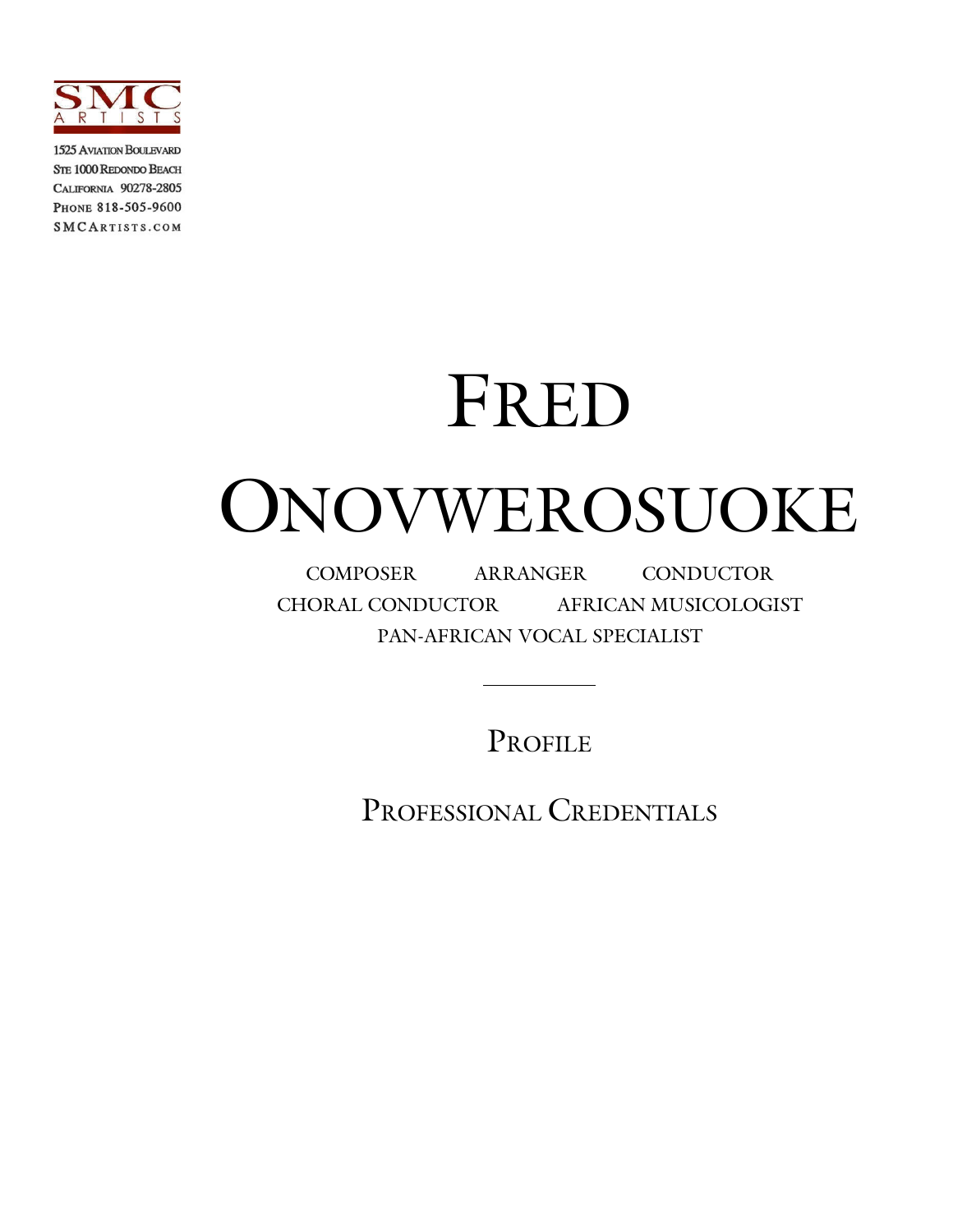

**1525 AVIATION BOULEVARD STE 1000 REDONDO BEACH** CALIFORNIA 90278-2805 PHONE 818-505-9600 SMCARTISTS.COM

### FRED ONOVWEROSUOKE



#### *"When Robert De Niro called, Fred took the call."*

Born in Secondi-Takoradi, Ghana, to Nigerian parents, multiple award-winning composer Fred Onovwerosuoke (pronounced OH-NWEH-sehke) grew up in both countries before settling in the United States in 1990. Early childhood and education through college years, were spent in both Ghana and Nigeria.

He attended Principia College, Elsah, Illinois, on a full scholarship, and, while there, studied music theory and 20<sup>th</sup> Century composition techniques under

Jim Dowcett. He also studied engineering science and computer programming with David Cornell and Tom Fuller.

Although he has had wide-ranging training that spans composition, electrical and electronic engineering, information technology, management and musicology, he attributes his interest in music to his childhood as boy-soprano, and to his high-school music teacher, Sam Anyanele. It was Anyanele who instilled in him a deep love of indigenous African music. His tutelage under Dowcett at Principia unleashed a creative individualism that eventually evolved into a career as a composer.

"Fred O," as friends call him, has spent time in over 30 African countries, researching and analyzing many of Africa's rich music traditions.

*"I see hidden across Africa, a gold-mine of unlimited musical scales and modes, melodic and harmonic traditions, and yes, rhythms—abundant yet largely untapped."*

Fred has also traveled in the American Deep South, the Caribbean and South America, for comparative research in what he likes to call "traceable musical Africanisms." Fred is considered a leading authority of African music in the world.

*"My compositions are informed by my travels around the world, and each piece is harnessed and nurtured by an African sensibility that is unmistakable and genuine."*

His influences are wide and varied, and he is much at home discussing Beethoven, Debussy and Stravinsky, as well as foremost exponents of various traditional music.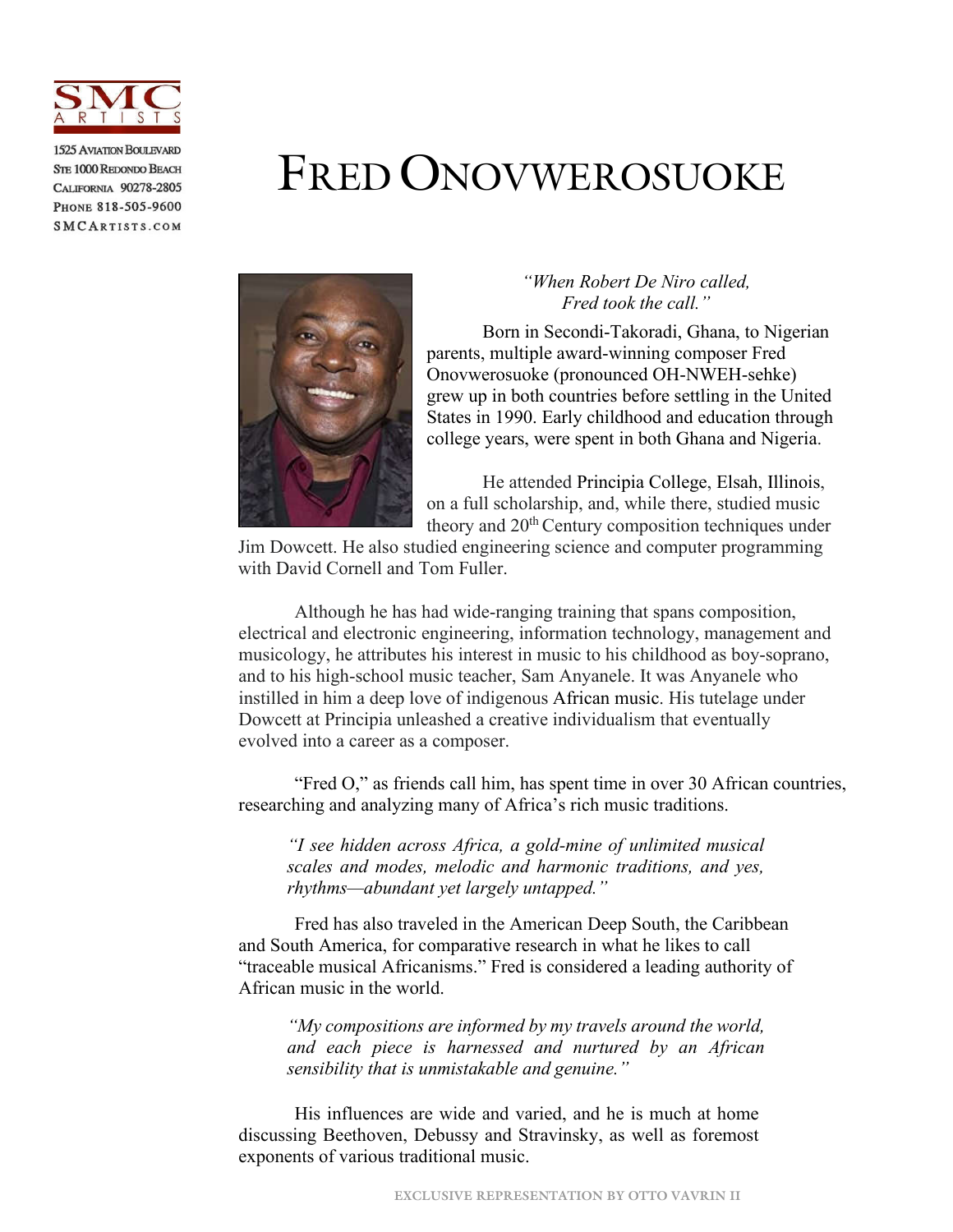

In 1994, he founded the St. Louis African Chorus to help nurture African choral music as a mainstream repertoire for performance and education in America. Today, the organization's mission has broadened to include classical/art music by lesser-known composers, particularly of African descent, and has been renamed Intercultural Music Initiative. Fred presently serves as president of the organization.

While the 2005 Hurricane Katrina brought indescribable devastation to many people in New Orleans and the Gulf of Mexico, it was in the aftermath of that disaster that much of Fred's music manuscripts were discovered and salvaged by volunteers who had visited his family to help with the clean-up and rebuilding effort.

Shortly afterwards, a quick succession of works were published, [including his](https://www.amazon.com/Songs-Africa-pieces-mixed-voices/dp/0193804654/ref=sr_1_1?crid=1JNA8GDM1OZ09&keywords=Songs+of+Africa%3A+22+Pieces+for+Mixed+Voices.&qid=1655166480&s=books&sprefix=songs+of+africa+22+pieces+for+mixed+voices.%2Cstripbooks%2C104&sr=1-1) *[Twenty-Four Studies in African Rhythms: Volume I](https://www.amazon.com/Twenty-four-Studies-African-Rhythms-I/dp/1934621226)*



(included in studies at the Royal Conservatory of Music, Canada), and *[Songs of Africa: 22 Pieces for](https://www.amazon.com/Songs-Africa-pieces-mixed-voices/dp/0193804654/ref=sr_1_1?crid=1JNA8GDM1OZ09&keywords=Songs+of+Africa%3A+22+Pieces+for+Mixed+Voices.&qid=1655166480&s=books&sprefix=songs+of+africa+22+pieces+for+mixed+voices.%2Cstripbooks%2C104&sr=1-1)  Mixed Voices.* Recordings consisted of *African Arts Music for Flute* by flautist Wendy Hymes and pianist Darryl Hollister; *ASA: Piano Music by Composers from Africa and the African Diaspora* by pianist William Chapman Nyaho; and, the promotional recording *Landscapes of Africa: Music for Orchestra* **[by the New Horizons Studio Orchestra](https://www.amazon.com/Songs-Africa-pieces-mixed-voices/dp/0193804654/ref=sr_1_1?crid=1JNA8GDM1OZ09&keywords=Songs+of+Africa%3A+22+Pieces+for+Mixed+Voices.&qid=1655166480&s=books&sprefix=songs+of+africa+22+pieces+for+mixed+voices.%2Cstripbooks%2C104&sr=1-1)**. Fred has a diverse compositional output that includes

orchestral suites and works for various combinations of chamber groups.

Recently, the National Theatre and the British Council Auditorium in Accra, Ghana, violinist Rachel Barton Pine, flutist Wendy Hymes, pianist George François and accordionist Rodger French, led the Ghana National Symphony Orchestra in multiple premieres of Fred's works.

And, Hollywood called. Actually, New York.

It was the St. Louis African Chorus that garnered the attention of actor-director Robert De Niro, who was searching for a particular sound—an African Chant—for his film, "The Good Shepherd." Meeting with Fred in New York, and listening to a selection of works written for the group, the decision was made.

Fred recorded the group at the Sheldon Concert Hall, St. Louis. The work is entitled *"Ofrenda de Amor (Love Offer)"*. [The Hall was empty of audience. The only](https://www.youtube.com/watch?v=aJHwG65guzI)  one listening was connected by a direct line transmitted to



New York—Robert De Niro. De Niro was so impressed and "deeply affected" by the Chorus, the song was in the film. Fred turned down the offer of a direct payment for the services of the Chorus, but if a donation came, he would accept it. The donation came.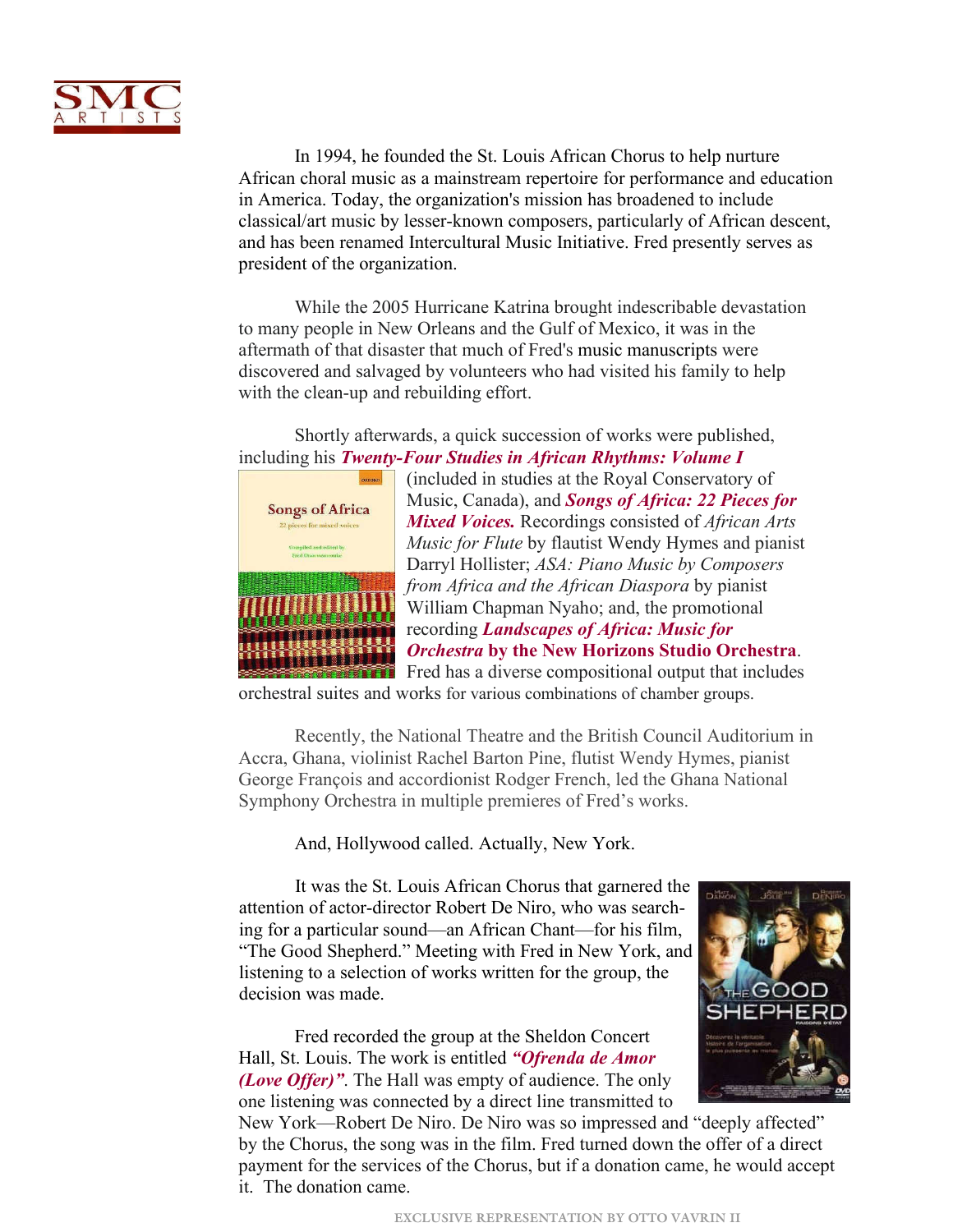

Of late, a poignant piece was arranged by Fred at the request of his friend, Titus Underwood, principal oboist of the Nashville Symphony Orchestra. On June 6, 2020, it became a special moment in Television.

*"…in the wake of the current civil unrest, our message at the Intercultural Music Initiative was expressed through the artistic collaboration with many of the leading Black principals at America's major orchestras and music conservatories. The project was originally conceived by my friend, oboist Titus Underwood, for me to write a new piece based on a tune young, budding, Black musicians can recognize or relate. Well, in the midst of production, a string of senseless events happened, leading to the ongoing civic unrest. So, naturally, our focus had to incorporate a sliver of advocacy against oppression.*

*"For me, it was an absolute honor to write this arrangement to an illustrious African American Hymn* (Lift Every Voice and Sing,<sup>[1]</sup> music by J. Rosamond Johnson). *So, my gratitude really is to Nashville's Symphony Orchestra's Titus Underwood* (Principal Oboe) *for inviting me to participate in this historic production that is called ['Lift Every Voice: EVERY](https://www.youtube.com/watch?v=9YS5xfA7MYg) Voice.'"*



Fred resides with his wife, internationally renowned flautist, Wendy Hymes, Ph.D., and their two sons, Omena Benjamin and Ghenovo Gabriel, in the St. Louis suburb of Ballwin, Missouri.

<sup>1. &</sup>quot;Lift Every Voice and Sing"—often referred to as the Black national anthem—is a song written as a poem by James Weldon Johnson (1871–1938) in 1900, and set to music by his brother J. Rosamond Johnson (1873–1954) in 1905. *[\(Wikipedia\)](https://en.wikipedia.org/wiki/Lift_Every_Voice_and_Sing)*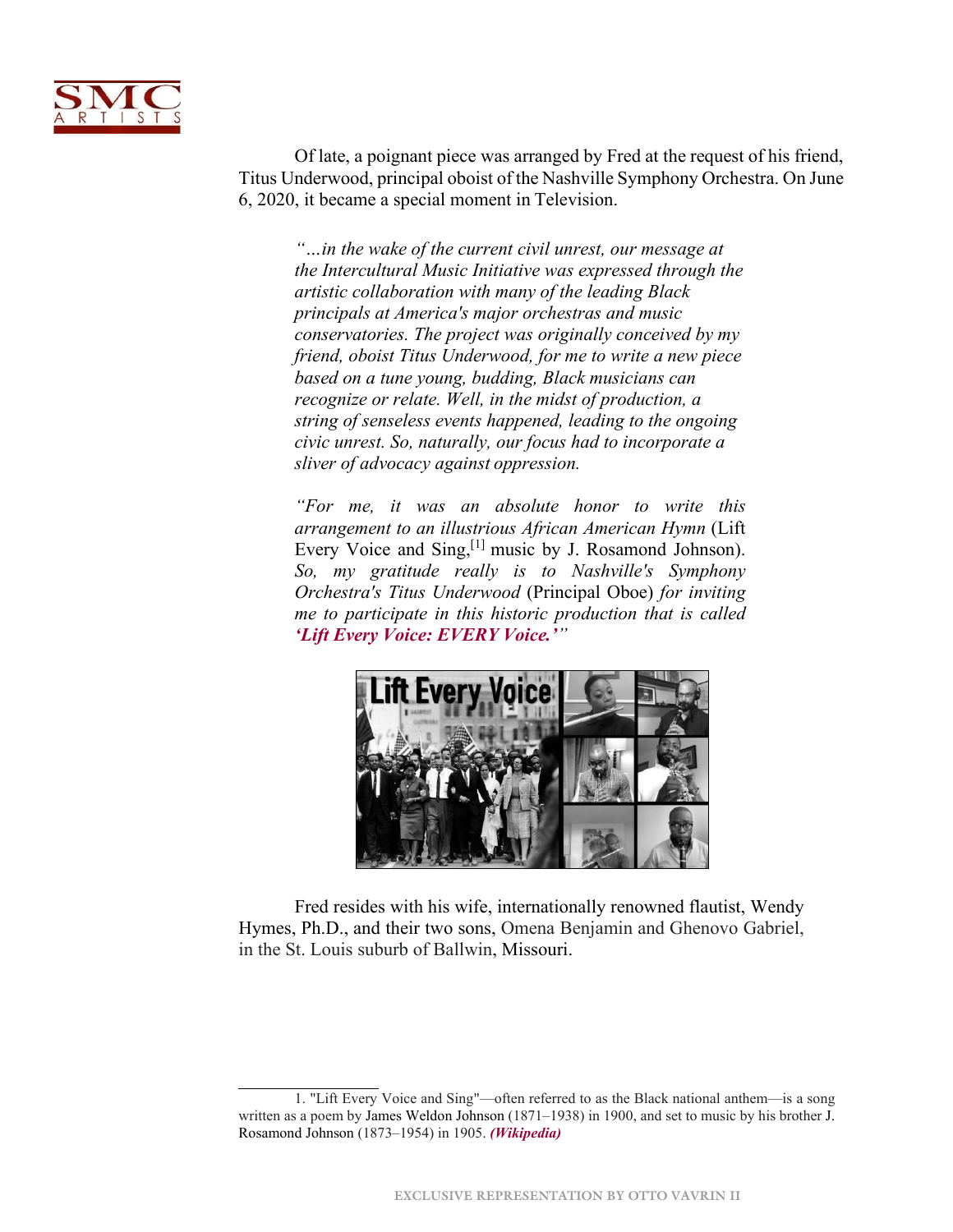

**1525 AVIATION BOULEVARD STE 1000 REDONDO BEACH** CALIFORNIA 90278-2805 PHONE 818-505-9600 SMCARTISTS.COM

### FRED ONOVWEROSUOKE [FRED O]

COMPOSER ARRANGER CONDUCTOR CHORAL CONDUCTOR AFRICAN MUSICOLOGIST WORLD MUSIC JAZZ (TRADITIONAL & CONTEMPORARY) GOSPEL POPULAR MUSIC MULTI-CULTURAL EDUCATION NON-PROFIT ARTS MANAGEMENT PAN-AFRICAN VOCAL SPECIALIS — Ph.D., M.B.A., B.A. —

 **[www.FredOMusic.com](http://www.fredomusic.com/) FredO@FredOMusic.com**

Citizenship: United States Nigeria Fluent in English and French Elementary proficiency in Akan (Ghana) and several Nigerian languages

St. Louis Los Angeles

**[Original Music Sampler](http://fredomusic.com/wrksmpls)**

**INDUSTRY RECOGNITIONS**

**ASCAP Awards, Sixteen Consecutive Years thru 2021**

Most Performed African Composer by an American Orchestra or Chamber Music Group

**American Music Center Award**

*Tribute to Great African Composers for Orchestra, Mezzo Soprano and SATB Choir* Commissioned by Prof. Emeritus J. H. Kwabena Nketia

**Brannen–Cooper Fund Award, in association with the National Flute Association**

*Landscapes of Africa: A Tone Poem for Solo Soprano Flute, Alto Flute, Piccolo and Orchestra*

**2014 Regional Arts Commission of St. Louis** Artist Fellow

**Missouri Arts Award (The State's highest honor in the Arts)**

St. Louis African Chorus, Fred Onovwerosuoke, Founder-President-Resident Composer

**Best Chorus, Riverfront Times Best of 2000**

St. Louis African Chorus, Fred Onovwerosuoke, Founder-President-Resident Composer

**Minnesota Orchestra Awards, Honorable Mention**

*Suite No. 3 for Orchestra –* Premiere of Original Composition

**Meet the Composer Award**

*Three African Folk Dances for School Band* Commissioned by Arts & Education–Maritz Grant for Ferguson Middle School Band Live Performance by Ferguson Middle School Band and Professional Musicians

**Meet the Composer Award** For Engagement of Urban Youth from Metro St. Louis Area in the Musical Arts

> **EXCLUSIVE REPRESENTATION BY OTTO VAVRIN II PNC Financial Services Group "Arts Alive Award"** "Sonic Safari for Schools" Program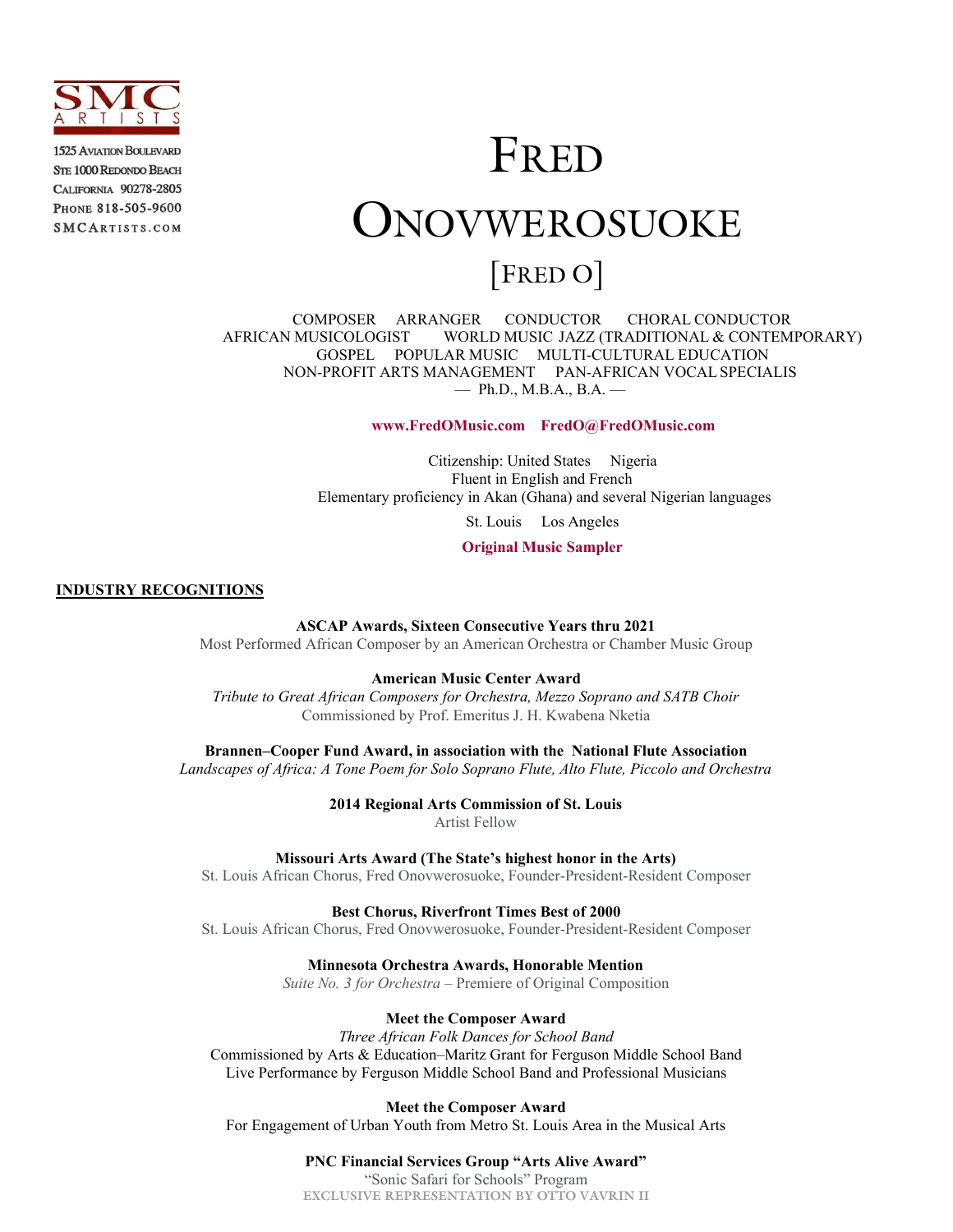#### **MOTION PICTURES**

A TALE OF TWO TALES (Soundtrack) Titus Underwood, dir./exec. prod./performer Intercultural Music Initiative (IMI Artists)

STRING QUARTET SMACKDOWN VII (Curator) Graham Reynolds, dir. Alamo Drafthouse Golden Hornet, prod.

LIFT EVERY VOICE AND SING (Arranger) Titus Underwood, dir./exec. prod./performer Intercultural Music Initiative (IMI Artists)

PENNIES FOR THE BOATMAN Niyi Coker, Jr., dir.

THE GOOD SHEPHERD (Music Consultant, Soundtrack) Robert De Niro, dir. Universal Pictures James G. Robinson, Jane Rosenthal, prods.

YORUBA POTTERS: MOTHERS AND DAUGHTERS – OGBENA COMPOUND Oklahoma State University **Ron du Bois, dir./prod.** Ron du Bois, dir./prod.

#### **TELEVISION – AS HIMSELF**

LIVING ST. LOUIS (Featured Interview) Jim Kircherr, Kate Shaw, prods. KETC Television / PBS

SINGSATION GOSPEL MUSIC AWARDS (Conductor, Music Director with the St. Louis African Chorus) WGN Television **Dr.** Willie Wilson, exec. prod.

ART FUSION: FRED ONOVWEROSUOKE & THE ST. LOUIS AFRICAN CHORUS (Featured Segment) Regional Arts Commission of St. Louis / Nine Network of Public Media Patrick Murphy, dir./exec. prod.

ST. LOUIS AFRICAN CHORUS IN CONCERT (Conductor, Music Director) Rede Global de Televisãoã, Brazil

ERITREA: IN SONG AND DANCE (Conductor, Music Director with the St. Louis African Chorus) Eritrean (ERI) Television, Eritrea, East Africa Asmelash Abreha, exec.

#### **WEBISODE**

#### AMPLYFING BLACK VOICES: FRED ONOVWEROSUOKE "AMERICA WE NEED TO TALK" Coro Allegro Boston

#### **CLASSICAL COMPOSITIONS (Non-exhaustive List)**

#### *Works for Orchestra*

*A Triptych of American Voices: A Cantata of the People*, *,* commissioned by Coro Allegro of Boston, World Premiere at Sanders Theatre, Cambridge, Massachusetts

*Caprice for Piano & Orchestra – Concerto for piano and chamber orchestra*; by Coro Allegro of Boston, Massachusetts, Commissioned for pianist Darryl Hollister

*Dance Tribute for Orchestra with Piano Obbligato*

*Fantasia on "Lift Every Voice" for Orchestra,* commissioned by Titus Underwood, Nashville Symphony (Used for The 2020 "Lift Every Voice" Project video production)

*Gathering, The - An Overture*

Landscapes of Africa: A Tone Poem for Solo Soprano Flute, Alto Flute, Piccolo and Orchestra, Commissioned by Brannen-Cooper in association with the United States National Flute Association

*Meditation for Darfur for String Orchestra, Percussion, Harp, Mezzo-Soprano & Treble Choir, w*ith the introductory poem, *Darfur Meditation*, by Rabbi Harold Schulweis and photography by the Human Rights Watch. Commissioned by Ensemble du Monde of New York, for both the Boys Choir of Kenya and the Winneba Youth Choir of Ghana

*Pennies for the Boatman Suite* (Soundtrack from the Motion Picture)

#### *Suites Nos. 1-5 for String Orchestra*

*Tribute to Great African Composers for Orchestra, Mezzo Soprano and SATB Choir*, Commissioned by Emeritus Prof. J. H. Kwabena Nketia American Music Center Award

A1 Pictures **Abernathy, Michael Murray** James Abernathy, Michael Murray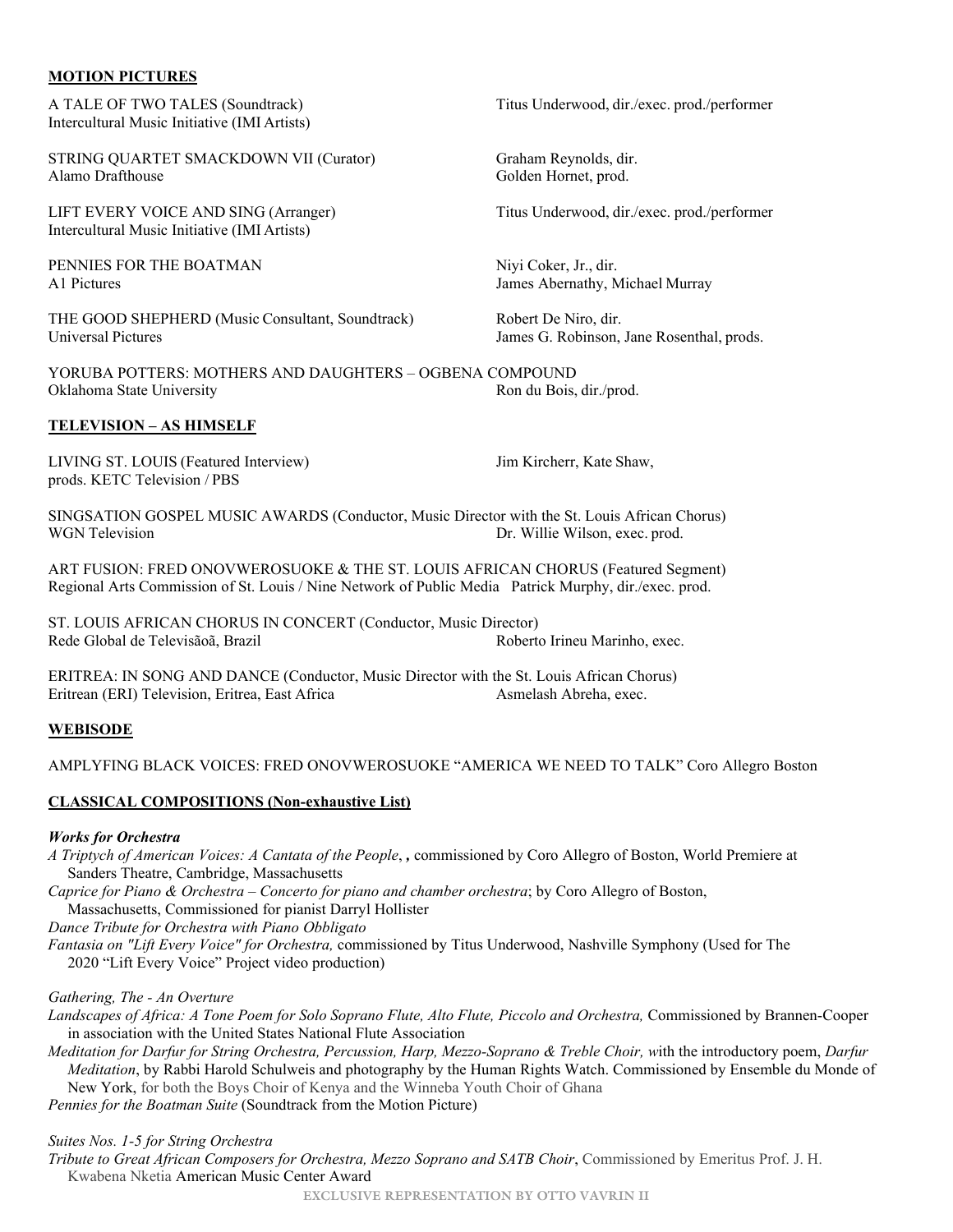#### *Warriors Dance for Orchestra (Fanfare for Orchestra) Warriors Dance for String Orchestra (Fanfare for Strings & Percussion)*

#### *Works for Bands*

*African Fanfare for Band African Folk Dances for Band, Nos. 1-4 Highlife Mass Suite for Band – Kyrie, Gloria, Acclamation, Credo, Sanctus and Agnus Dei Sahelian Jam for Band Three African Folk Dances for School Band,* Commissioned by Arts & Education-Maritz Grant for Ferguson Middle School Band *Three Rhythmic Sketches for Band*

#### *Works for Quintets and other Chamber Works*

*Fanfare for String Quartet,* (Recorded by Invoke String Quartet) *Fantasia for String Quartet Four Dances for Wind Quintet Nubian Dances No. 1 Rhapsodies for Wind Quintet No. 2, Malaiki Rhapsodies for Wind Quintet No. 3, Healing Dances String Quartets, Nos. 1-3*

#### *Works for Miscellaneous Duos*

*Fantasia for Cello and Piano Fantasia for Violin and Piano Six and Half Variations for Violin and Piano* (Transcribed from the original version for Cello and Piano version) *Six Sketches for Oboes and Piano Sonata for Two Pianos Nos. 1 and 2 for Cello and Piano Sonata for Two Pianos No. 3,* Commissioned for William C. Nyaho for the Nyaho/Garcia Duo *Three Pieces for Flute and Piano*

#### *Works for Trios*

*Five Sketches for Flute, Violin and Piano Four Caprices for Woodwind Trio Landscapes of Africa: A Tone Poem for Soprano Flute, Alto Flute, Piccolo and Piano Meditation for Darfur for Mezzo-Soprano and Piano Serenade for Flutes,* commissioned by Dr. Marie Jureit-Beamish, for the Florida Atlantic Coast Flute Festival *Three Pieces for Woodwind Trio for Flute, Oboe and Bassoon Twelve African Songs for Solo Voice and Piano Three Pieces for Woodwind Trio*

#### *Works for Solo Piano and other Solo Instruments*

*African Pianism, Rebeca Omordia,* Somm Recordings *Aiszonge! (Celebration!),* For piano and voice *Duniya (Mystic Universe),* For piano and voice *Esato Esato (Eight),* For piano and voice *Five Kaleidoscopes for Piano*, Commissioned for Rebeca Omordia, World Premiere at St. Louis Symphony's "Live at Pulitzer" *Hereo Folktales*, For piano and voice

*I Feel the Spirit Moving,* For piano and voice *Kaleeba! (Look Out!),* For piano and voice *Luwah (Bitter Tears),* For piano and voice *Mshila (Guiding Spirits,* For piano and voice *Ne Nkansu (Healing dance),* For piano and voice *Ngulu (Moving Along),* For piano and voice *Oluwa L'Oluso Agutan Mi (God is My Shepard)*, For piano and voice

**EXCLUSIVE REPRESENTATION BY OTTO VAVRIN II** *Reflections No. 1, For Solo Piano, Single Woodwinds, Two Horns , Strings Six and Half Variations for Solo Violin* (Arranged from the original version for Violin and Piano) *Studies (24) in African Rhythms,* For piano *Triptych Piano Suite, The*, A solo piano rendition of the original work for orchestra and mixed voices *Twelve Miniatures for Piano*, Commissioned ongoing project, dedicated in memoriam to Nigerian composer, musicologist, pianist Akin Euba (1935-2020) *Twenty-Four Studies in African Rhythms, Vols. 1 and 2 Variations on a Pende Tune for Solo Flute Wunya Amane A (Faithful Friend),* For piano and voice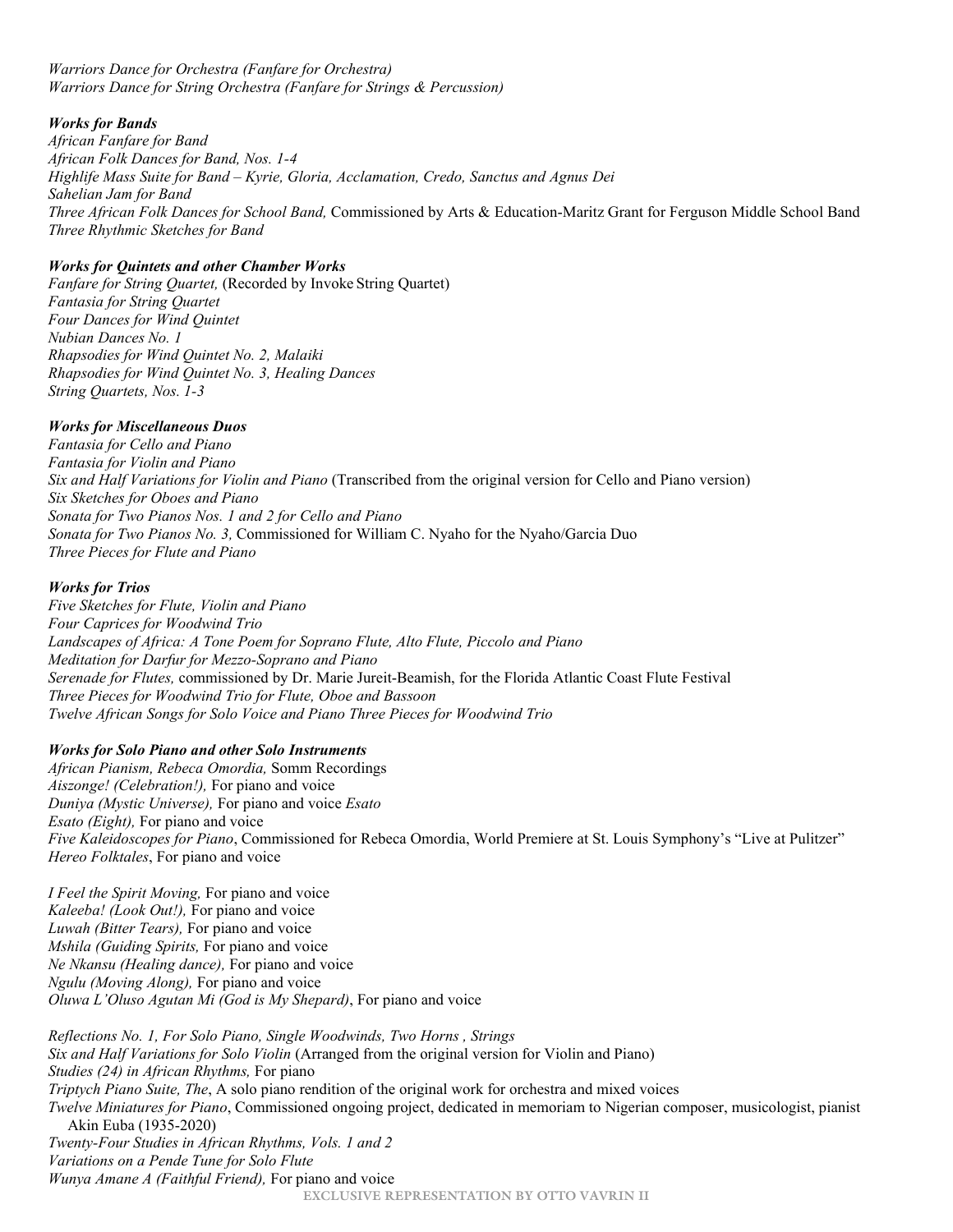#### *Works for Choral Ensembles*

*Afro Caribbean Mass for SATB Choir, Soloist and Pop-Band Haille Mamman (Supreme Motherhood), Pan-African song for Mixed Voices, Bass Guitar (or Acoustic Bass) and Percussion Songs of Africa: Twenty-Two Pieces for Mixed Voices*

*Three African Songs for SATB Choir - I. Oluwa L'Oluso Agutan Mi (Psalm 23) with Piano or Organ accompaniment II. Barka (Blessings/Goodwill) with Piano accompaniment; and, III. Chant for Peace with Piano, Double Bass and Conga Drums Tuli-Tuli,* arranged by Retha Hoffmeyr and Fred Onovwerosuoke for the St. Louis African Chorus, Oxford University Press *Yenu Bene (All things to You), ki-Kaounde song for Upper Voices and Percussion*

#### *Work for Opera*

*America/We Got to Talk: A One Act Opera*

#### *Titles not included in the collections by Oxford University Press*

*Chechere! Akan Vocalize for SSAA Choir and Percussion*

*Choir and Percussion. Une R'Emakashe, Urhobo Carol for SATB or TTBB Choir, Percussion and Dancers. Wazobia, Nigerian (multi-lingual) Satire for SATB Choir and Percussion. Yamoriji, Meditation Chant of the Fang "Forest" People, for Female or Mixed Voices. Yoyoma O! Ijaw/Itsekiri Funereal Chant for Mixed Voices and percussion*

*Efuo, Urhobo "Igbe" Chant for Mixed Voices and Percussion*

*Ibaje, Yoruba Meditation for A Cappella Female or Mixed voices Matshitshi Quomani, 6 Zulu/Xhosa Playsongs for SATB Choir Oluwa l'Oluso Aguntan Mi, Yoruba Meditation on Psalm 23 for SATB Choir and Organ (Ayodele Arr. Onovwerosuoke) Omome Chiy'o Dedede, Urhobo Initiation Chant for Female/Mixed Voices and Maracas. Pata-Pata, Zulu/Xhosa Folk Song for SATB*

#### **DISCOGRAPHY (Non-exhaustive List)**

*A E Na O: The Sacred Music of Ikoli Harcourt-Whyte,* St. Louis African Chorus, African Greetings *African Art Music for Flute,* (producer) African Music Publishers *African Chorus by Boys Choir of Kenya,* (producer-arranger) African Music Publishers *Amerika Jambo by Boys Choir of Kenya,* (producer-arranger) African Music Publishers *Black Lands: A Tribute to Africa*, Silvia Belfiore, Andrea Morelli, Clair De Lune *Celebration of African Composer for Piano,* Peter Henderson, piano (producer-composer) African Music Publishers

*Dances and Rhapsodies for Woodwind Quintet,* IMI Chamber Players, (composer-producer) African Greetings *Ekele: Piano Music by African Composers*, Rebecca Omordia, Heritage Classical Recordings *Landscapes of Africa: Music for Orchestra,* New Horizon Studio Orchestra, African Music Publishers *Libera*, Marlissa Hudson, soprano, with Peter Henderson, piano – works by Bonds, Hayes, Mendelssohn, Onovwerosuoke and

Puccini, (composer-co-producer), AMP Records *Live at the Sheldon,* St. Louis African Chorus (artistic director-producer), CDB Records

*MATESO!,* Muungano National Choir of Kenya, producer, African Greetings *Miriam Makeba: Mama Africa…the Musical,* (co-producer), African Greetings *Ofrenda De Amor*, from the film *The Good Shepherd* (Original Soundtrack), Varèse Sarabande *Piano Music by Composers of African Descent,* MSR Classics

*St. Louis African Chorus: Live at the Sheldon*, African Greetings *Songs of Africa*, St. Louis African Chorus and Friends, CDB Records *String Quartet Smackdown 5,* performed by Invoke, Golden Hornet *Studies in African Rhythms*: *Piano Music by Composers of African Descent*, William Chapman Nyajo, MSR Classics

*Three Pieces for Flute and Piano*, Wendy Hymes, flautist, accompanied by Darryl Hollister, piano, with poem recited by Richard Moore

*Twenty-Four Studies in African Rhythms, works for Piano by Fred Onovwerosuoke*, Peter Henderson, (co-composer-co- producer) African Music Publishers

*Uvumbuzi by Boys Choir of Kenya, Limited Edition,* African Music Publishers *Winneba Youth Choir Om Obani,* MP3Cleo

#### **MUSIC COMPOSITION BOOKS AND PERIODICALS**

Afro-Caribbean Mass for Mixed Choir, Soloist and Piano, African Music Publishers Born This Day is the Son of God, from *The Oxford Book of Flexible Carols*, edited by Alan Bullard, Oxford University Press Chants of Africa, 12 Pieces for Mixed Voices, African Music Publishers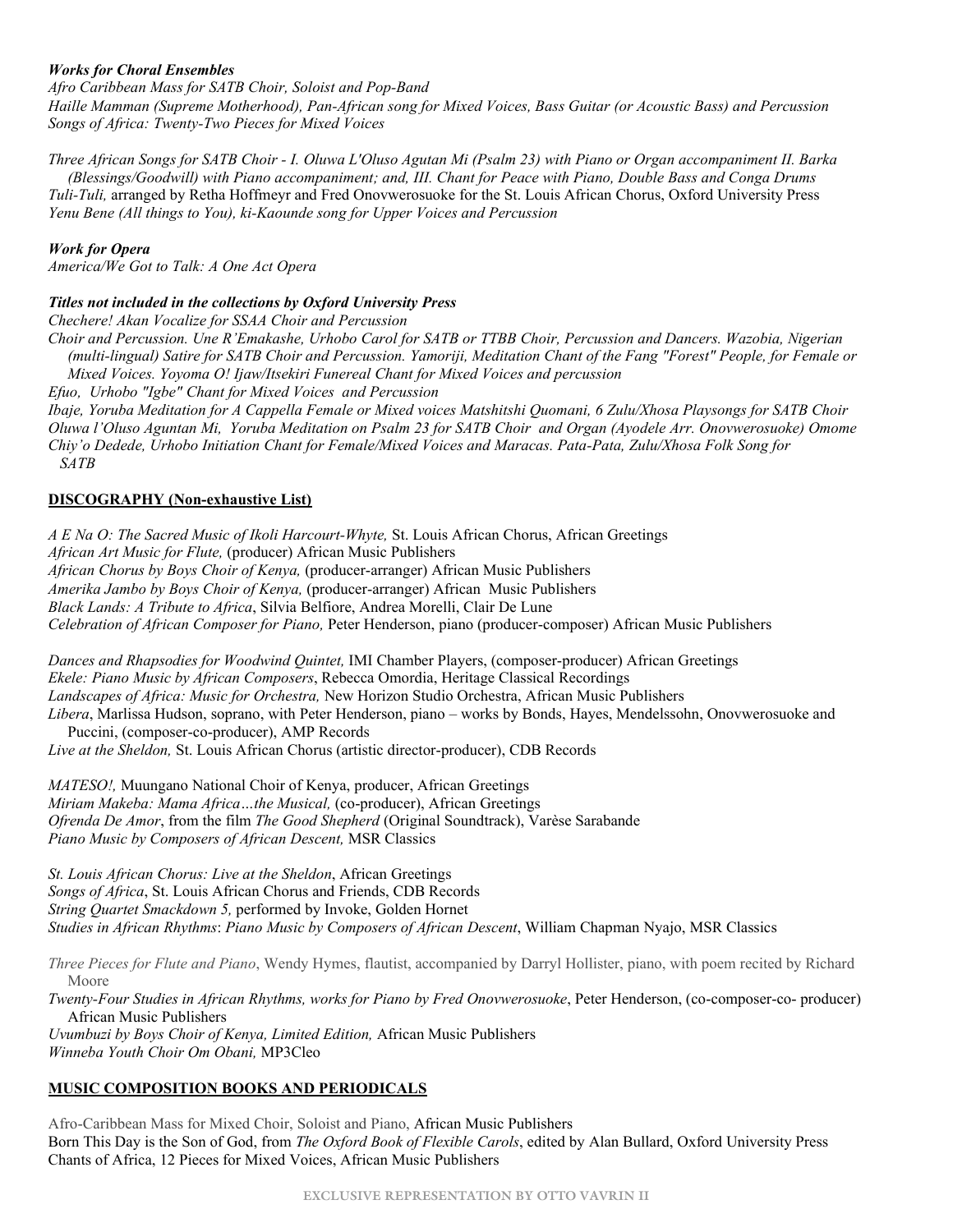Conversations with Mor Thiam and Fred Onovwerosuoke, "Mor Thiam: Maverick Drummer Extraordinaire," *The Voice of African Music: A Newsletter of the St. Louis African Chorus, No. 1 (Winter/Spring 1998)* Etude for Piano, from *African Imagination in Music*, Oxford University Press Fanfare for String Quartet, African Music Publishers Five Kaleidoscopes for Piano, African Music Publishers Five Sketches for Flute, Violin and Piano, African Music Publishers

Jesus Christ is Here, from *The Oxford Book of Flexible Carols*, ibid. New HORIZONS: The World of African Art Music for Flute, Flute Quarterly, December 1991 Six Sketches for Oboes and Piano (Six tone poems on themes of climate unrest, avarice, complacency and rousing optimism), African Music Publishers Songs of Africa for Upper Voices Sets 1 & 2, Oxford University Press Songs of Africa: 22 Pieces for Mixed Voices, Introduction by Prof. Emeritus J.H. Kwabena Nketia, Oxford University Press

Three Pieces for Flute and Piano, African Music Publishers

Triptych of American Voices, A: A Cantata of the People (Reduced score for piano & choir), African Music Publishers Twelve African Songs for Solo Voice & Piano, African Music Publishers

Twenty-Four Studies in African Rhythms, Volumes I&II, African Music Publishers

#### **TREATIES ON THE ARTS**

Contemplating African Choral Music: Insights for Foreign Directors, American Choral Directors Association Choral Journal Contemplating African Choral Music: Insights for Non-Indigenous and Foreign Conductors, American Choral Directors Association Choral Journal

Toward Cultural Diversity: Issues, Remedies and the Role of Arts Education, Multicultural Perspectives, Journal of the National Association for Multicultural Education

#### **PROFESSIONAL ACTIVITIES IN INTERNATIONAL COOPERATION AND PROFESSIONAL DEVELOPMENT PROJECTS**

*Nairobi, Kenya / Accra, Ghana*: Collaboration with Kenya's Ministry of Culture to develop the Boys Choir of Kenya Project

*London, England*: Collaboration with the International Society-Africa to American Music, to present the *Out of Africa* festivals in Great Torrington, North Devon, UK

*USA-Africa Artists Exchange*: Cultural diplomacy initiative between USA music professionals and their counterparts around Africa, promoting mutual understanding through music

- *Uyo, Nigeria*: Partnership with the Great State of Akwa Ibom in Nigeria, to help attract American choirs to the Annual Guinness Book of Records' World's Largest Christmas Carol Festival
- *Windhoek, Namibia*: Collaboration with the Namibia Directorate of Culture to present professional development workshops for Namibian choral groups and their directors

#### **PROFESSIONAL AFFILIATIONS AND PARTICIPATIONS**

| African Musical Arts (nee St. Louis African Chorus) | Florida Atlantic Flute Festival, (commissioned work)           |
|-----------------------------------------------------|----------------------------------------------------------------|
| American Choral Directors' Association              | National Association for Music Education                       |
| American Composers Forum                            | Recording Academy (voting member)                              |
| African Music Conference                            | Saint-Georges International Music Festival (commissioned work) |
| African Music for Community Healing                 | Society for Ethnomusicology                                    |
| American Musicological Society                      | Voice of African Music (editor)                                |
|                                                     |                                                                |

Composer Diversity Initiative (founding member) Intercultural Music Initiative (founding board member, president) International Consortium for Music of Africa and its Diaspora (founding trustee) International Federation for Choral Music International Musicological Society International Society for Music Education St. Georges International Music Festival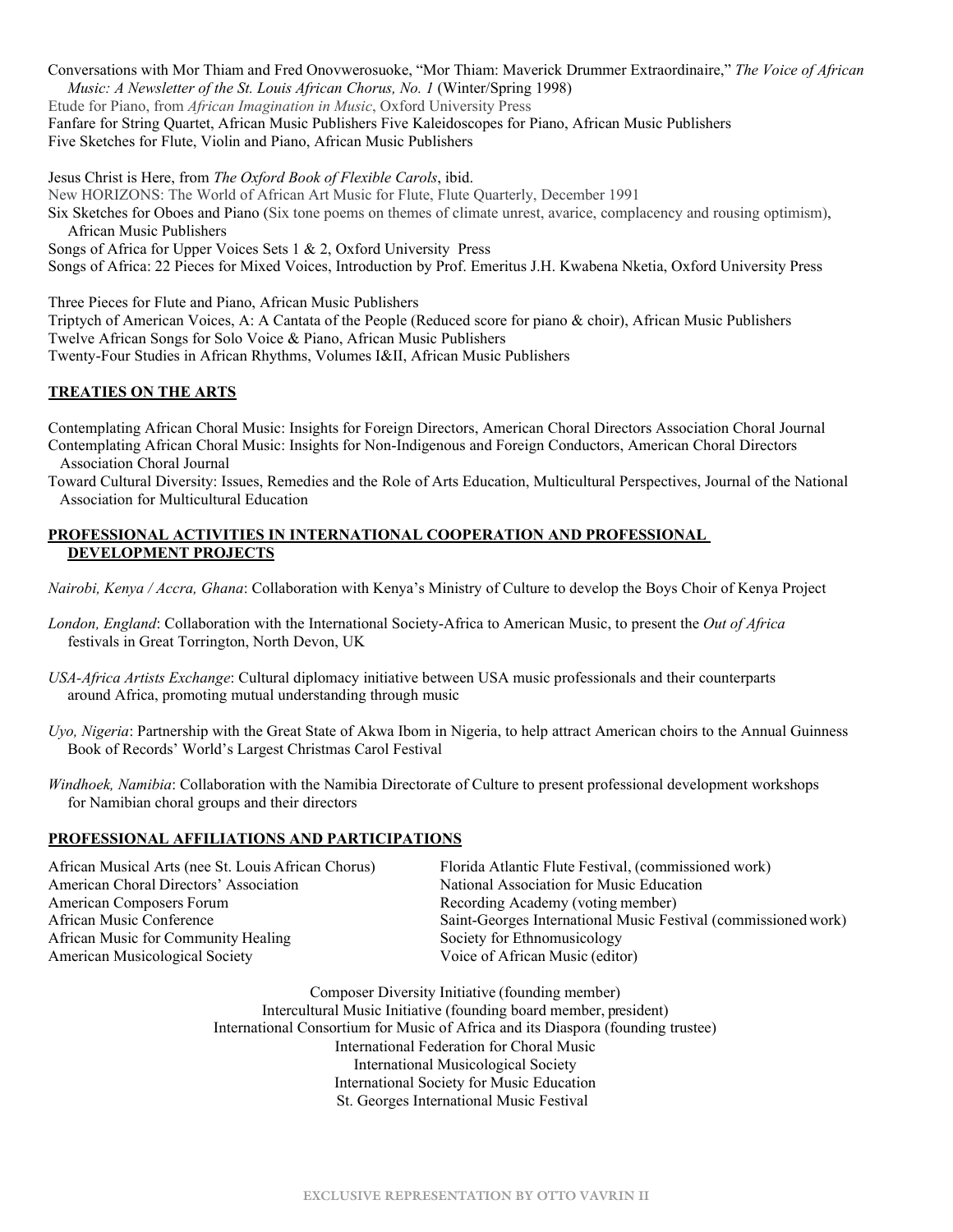#### **PUBLISHERS AND DISTRIBUTOR**

Oxford University Press, New York, NY African Music Publishers, St. Louis, MO C.F. Peters Corporation, Glendale, NY

#### **EDUCATION AND PROFESSIONAL STUDIES**

Doctor of Philosophy, Interdisciplinary Arts & Sciences, Union Institute and University, Cincinnati, Ohio Master of Business Administration, Information Systems and Management, Lindenwood College, St. Charles, Missouri Bachelor of Arts, Music Enrichment Studies, Principia College, Elsah, Illinois

 Chicago State University – Guest Artist Longy School of Music of Bard College, Cambridge – Guest Artist University of Missouri, Columbia – Artist in Residency University of Maryland – Guest Artist

#### **ACKNOWLEDGMENT OF MR. ONOVWEROSUOKE'S WORK**

"Even without considering the impetus for these two dozen miniatures [*Twenty-Four Studies in African Rhythms*], this recording should be high on the acquisition agenda of all music libraries, pianists, and record collectors. pianist Peter Henderson offers proof that this music can be performed by one who is neither Ghanaian nor Nigerian....nor African."—*Dominique-Rene de Lerma (musicologist-professor of music history)*

"Onovwerosuoke's rhythmic language would be worthy of analysis by students of the long process by which a common African-American language, musical and verbal, evolved out of the multiplicity of cultures of the enslaved. The overall effect is kinetic, colorful, and imposing—any symphonic programmer looking for music that will meet urban constituencies halfway, should hear this disc."—*James Manheim, Musicologist, AllMusic.com critic*

"Thanks to the St. Louis African Chorus, we have here a local window on another world, an exciting and vast place"— *Chris King, Riverfront Times, St. Louis*

"Listening to both singers and drummers interact, we witnessed the origins of the call and response tradition used in jazz, blues and earlier, slave chants..."—*Michael Renner, St. Louis Post Dispatch*

"...this production was a work of bi-racial harmony and, perhaps in a strange way, healing. We saw on stage that our histories are now inextricably combined..."—*reviewing the CHAKA Opera, Gary Scott, KDHX Radio, St. Louis*

"From OUP [Oxford University Press] under the editorship of Fred Onovwerosuoke, the west African-born conductor and composer, comes a simply terrific volume of African songs for mixed voices, many with percussion or hand clapping, as well as the occasional instrument. The editor provides essential background information to each item as well as helpfully offering performance guidelines. The volume is attractively produced, and would make a useful addition to the library of any choir looking to expand and refresh its repertory. Warmly recommended."—*Philip Reed, Choir & Organ*

"While it seems infuriating to have to reiterate these assertions in 2019, we can be thankful that all the accomplished artists in this concert are plainly committed to doing so for as long as necessary. Though Coro Allegro, Heritage Chorale of New Haven, and their directors will likely occupy a political niche for years to come, their high musical standards ensure that general audiences will flock to hear them at least as often for artistic reasons. Long may they prosper!"— *Geoffrey Wieting, Boston Musical Intelligencer*

"...Attractive, rather epigrammatic and made an immediate effect, [piano etudes from *Twenty-Four Studies in African Rhythms*] are a compelling mixture of technical challenges, memorable ideas and clever compositional working, none of which outstayed their welcome..."—*Robert Matthew-Walker, ClassicalSource, London, UK*

"FredO, your music spoke with great immediacy. I was struck by many aspects of it. Your sensitivity to these wonderful texts, the variety of your musical language, the clarity of your phrases, the economy in your choices. I had the experience that you gave each idea the time it needs, and no more. No question that the whole audience experienced this unfamiliar music as wholly relatable and captivating..."—*Christopher Wilkins, Music Director, Akron Symphony, Boston Landmarks Orchestra*

"...his [FredO's] is a fresh voice in a quagmire of sameness. Both works immediately engaged our audiences. *The Triptych* is a fascinating piece—and very powerful...."—*David Hodgkins, Artistic Director, Coro Allegro*